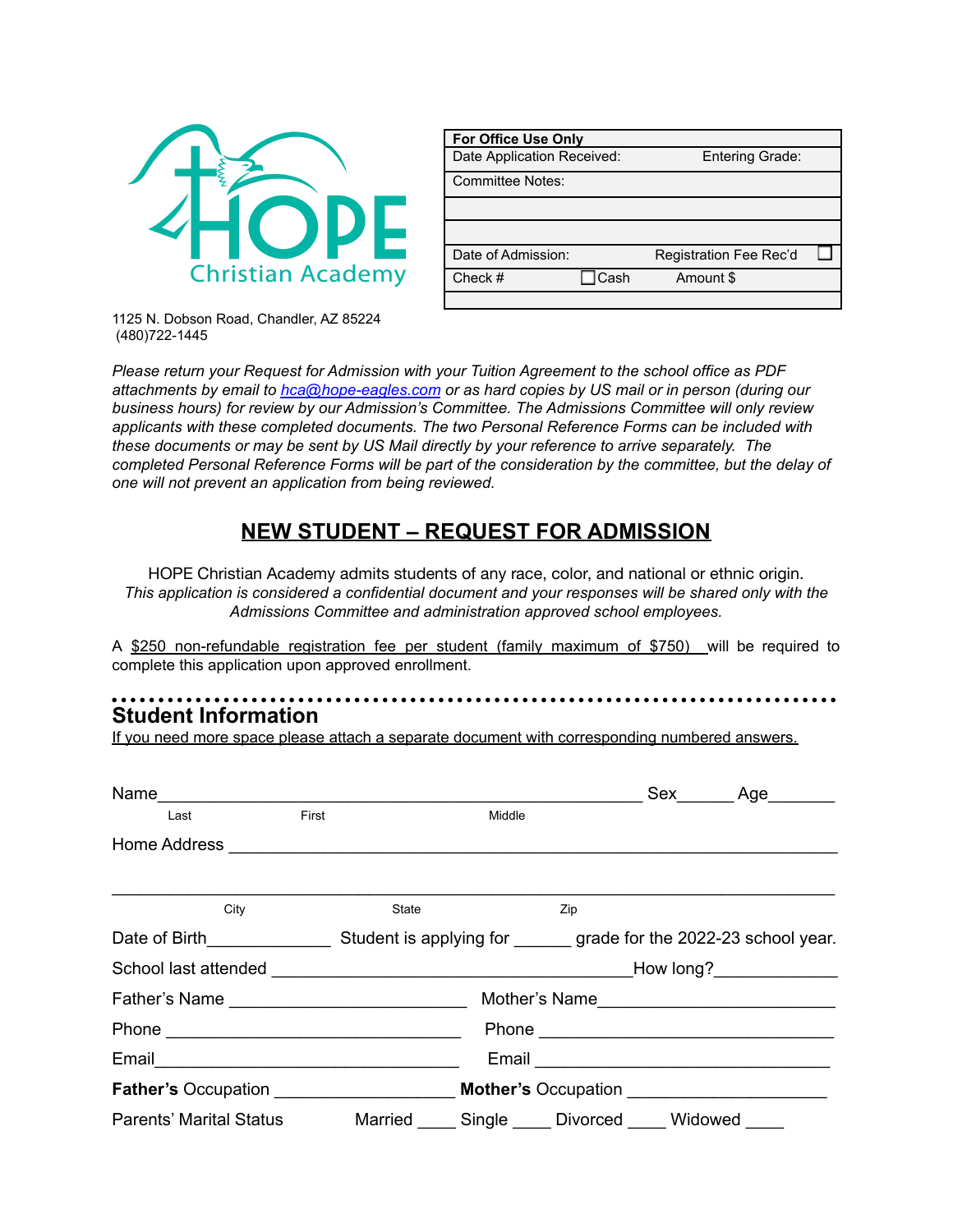|                   | 1. How did you hear about HOPE Christian Academy (HCA)?<br>Internet Search Former or Current HCA family<br>1990 - The Manus Manus Manus Manus Manus Manus Manus Manus Manus Manus Manus Manus Manus Manus Manus Manus Ma                                                         |
|-------------------|----------------------------------------------------------------------------------------------------------------------------------------------------------------------------------------------------------------------------------------------------------------------------------|
| $2_{\cdot}$<br>3. | Are you applying for admission of all of your children who are eligible to attend HCA?                                                                                                                                                                                           |
|                   | 4. From what you have heard, read, and observed about HCA, share why you feel it is a good                                                                                                                                                                                       |
| 5.                | Has student ever been diagnosed with a learning disability or medical condition for which<br>they received, or were qualified to receive, special services, or qualified for an IEP<br>(Individualized Education Plan) or 504 plan? __________ If yes, please explain and attach |
| 6.                | Has student ever repeated a grade? _______ If yes, state grade and reason: ____________                                                                                                                                                                                          |
| 7.                | Has student ever been suspended or expelled from a school? _______ If yes, please explain:                                                                                                                                                                                       |
|                   |                                                                                                                                                                                                                                                                                  |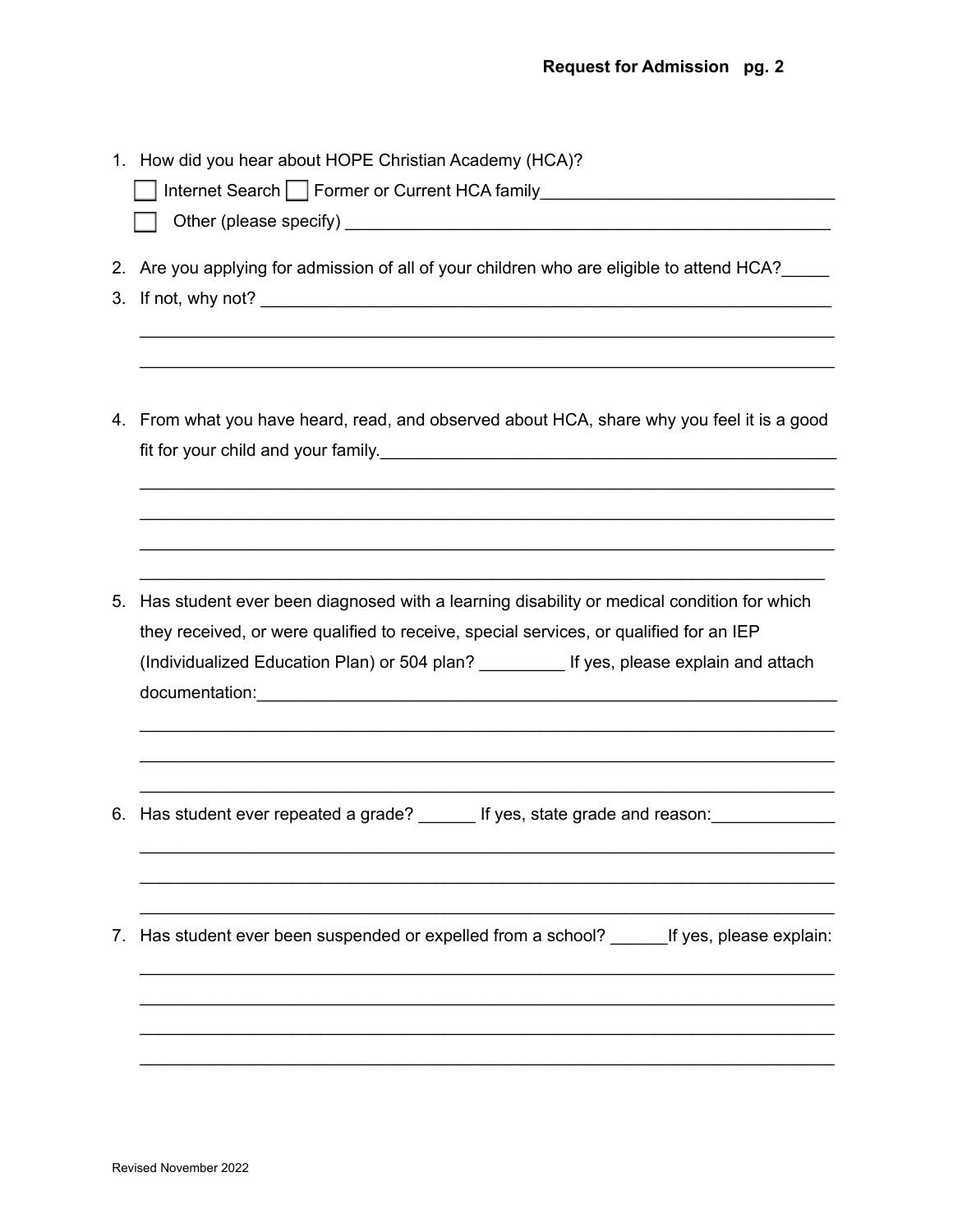8. What do you want us to know about your child? (academic and/or personal strengths/challenges, interests, extracurricular activities, etc.) \_\_\_\_\_\_\_\_\_\_\_\_\_\_

\_\_\_\_\_\_\_\_\_\_\_\_\_\_\_\_\_\_\_\_\_\_\_\_\_\_\_\_\_\_\_\_\_\_\_\_\_\_\_\_\_\_\_\_\_\_\_\_\_\_\_\_\_\_\_\_\_\_\_\_\_\_\_\_\_\_\_\_\_\_\_\_\_ \_\_\_\_\_\_\_\_\_\_\_\_\_\_\_\_\_\_\_\_\_\_\_\_\_\_\_\_\_\_\_\_\_\_\_\_\_\_\_\_\_\_\_\_\_\_\_\_\_\_\_\_\_\_\_\_\_\_\_\_\_\_\_\_\_\_\_\_\_\_\_\_\_ \_\_\_\_\_\_\_\_\_\_\_\_\_\_\_\_\_\_\_\_\_\_\_\_\_\_\_\_\_\_\_\_\_\_\_\_\_\_\_\_\_\_\_\_\_\_\_\_\_\_\_\_\_\_\_\_\_\_\_\_\_\_\_\_\_\_\_\_\_\_\_\_\_

\_\_\_\_\_\_\_\_\_\_\_\_\_\_\_\_\_\_\_\_\_\_\_\_\_\_\_\_\_\_\_\_\_\_\_\_\_\_\_\_\_\_\_\_\_\_\_\_\_\_\_\_\_\_\_\_\_\_\_\_\_\_\_\_\_\_\_\_\_\_\_\_\_

\_\_\_\_\_\_\_\_\_\_\_\_\_\_\_\_\_\_\_\_\_\_\_\_\_\_\_\_\_\_\_\_\_\_\_\_\_\_\_\_\_\_\_\_\_\_\_\_\_\_\_\_\_\_\_\_\_\_\_\_\_\_\_\_\_\_\_\_\_\_\_\_\_ \_\_\_\_\_\_\_\_\_\_\_\_\_\_\_\_\_\_\_\_\_\_\_\_\_\_\_\_\_\_\_\_\_\_\_\_\_\_\_\_\_\_\_\_\_\_\_\_\_\_\_\_\_\_\_\_\_\_\_\_\_\_\_\_\_\_\_\_\_\_\_\_\_ \_\_\_\_\_\_\_\_\_\_\_\_\_\_\_\_\_\_\_\_\_\_\_\_\_\_\_\_\_\_\_\_\_\_\_\_\_\_\_\_\_\_\_\_\_\_\_\_\_\_\_\_\_\_\_\_\_\_\_\_\_\_\_\_\_\_\_\_\_\_\_\_\_

- 9. Who will be the consistent adult on the Home-Based Learning (HBL) days? Will this adult be present and available during the HBL days? \_\_\_\_\_\_\_\_\_\_\_\_\_\_\_\_\_\_\_
- 10. What is your availability during our school days (Tuesdays, Thursdays, and or Fridays) to fulfill the required service hours on-campus each month? \_\_\_\_\_\_\_\_\_\_\_\_\_\_\_\_\_\_\_\_\_\_\_

### **ADDITIONAL INFORMATION:**

Mailing address (only if different from physical address stated on page one):

### **ADDITIONAL PARENTAL INFORMATION (OTHER THAN STUDENT'S PRIMARY RESIDENCE):**

\_\_\_\_\_\_\_\_\_\_\_\_\_\_\_\_\_\_\_\_\_\_\_\_\_\_\_\_\_\_\_\_\_\_\_\_\_\_\_\_\_\_\_\_\_\_\_\_\_\_\_\_\_\_\_\_\_\_\_\_\_\_\_\_\_\_\_\_\_\_\_\_\_\_\_\_

| Father's Name | Mother's Name |
|---------------|---------------|
| Address       |               |
| <b>Phone</b>  | Phone         |
| Email         | Email         |

#### **FAITH & TESTIMONY:**

Church Affiliation and Involvement\_\_\_\_\_\_\_\_\_\_\_\_\_\_\_\_\_\_\_\_\_\_\_\_\_\_\_\_\_\_\_\_\_\_\_\_\_\_\_\_\_\_\_\_\_\_\_\_\_

Please write a brief testimony about your personal relationship with Jesus Christ as the parent(s). (Personal testimony can be attached separately to the application if needed)

\_\_\_\_\_\_\_\_\_\_\_\_\_\_\_\_\_\_\_\_\_\_\_\_\_\_\_\_\_\_\_\_\_\_\_\_\_\_\_\_\_\_\_\_\_\_\_\_\_\_\_\_\_\_\_\_\_\_\_\_\_\_\_\_\_\_\_\_\_\_\_\_\_\_\_\_ \_\_\_\_\_\_\_\_\_\_\_\_\_\_\_\_\_\_\_\_\_\_\_\_\_\_\_\_\_\_\_\_\_\_\_\_\_\_\_\_\_\_\_\_\_\_\_\_\_\_\_\_\_\_\_\_\_\_\_\_\_\_\_\_\_\_\_\_\_\_\_\_\_\_\_\_ \_\_\_\_\_\_\_\_\_\_\_\_\_\_\_\_\_\_\_\_\_\_\_\_\_\_\_\_\_\_\_\_\_\_\_\_\_\_\_\_\_\_\_\_\_\_\_\_\_\_\_\_\_\_\_\_\_\_\_\_\_\_\_\_\_\_\_\_\_\_\_\_\_\_\_\_ \_\_\_\_\_\_\_\_\_\_\_\_\_\_\_\_\_\_\_\_\_\_\_\_\_\_\_\_\_\_\_\_\_\_\_\_\_\_\_\_\_\_\_\_\_\_\_\_\_\_\_\_\_\_\_\_\_\_\_\_\_\_\_\_\_\_\_\_\_\_\_\_\_\_\_\_ \_\_\_\_\_\_\_\_\_\_\_\_\_\_\_\_\_\_\_\_\_\_\_\_\_\_\_\_\_\_\_\_\_\_\_\_\_\_\_\_\_\_\_\_\_\_\_\_\_\_\_\_\_\_\_\_\_\_\_\_\_\_\_\_\_\_\_\_\_\_\_\_\_\_\_\_ \_\_\_\_\_\_\_\_\_\_\_\_\_\_\_\_\_\_\_\_\_\_\_\_\_\_\_\_\_\_\_\_\_\_\_\_\_\_\_\_\_\_\_\_\_\_\_\_\_\_\_\_\_\_\_\_\_\_\_\_\_\_\_\_\_\_\_\_\_\_\_\_\_\_\_\_ \_\_\_\_\_\_\_\_\_\_\_\_\_\_\_\_\_\_\_\_\_\_\_\_\_\_\_\_\_\_\_\_\_\_\_\_\_\_\_\_\_\_\_\_\_\_\_\_\_\_\_\_\_\_\_\_\_\_\_\_\_\_\_\_\_\_\_\_\_\_\_\_\_\_\_\_ \_\_\_\_\_\_\_\_\_\_\_\_\_\_\_\_\_\_\_\_\_\_\_\_\_\_\_\_\_\_\_\_\_\_\_\_\_\_\_\_\_\_\_\_\_\_\_\_\_\_\_\_\_\_\_\_\_\_\_\_\_\_\_\_\_\_\_\_\_\_\_\_\_\_\_\_